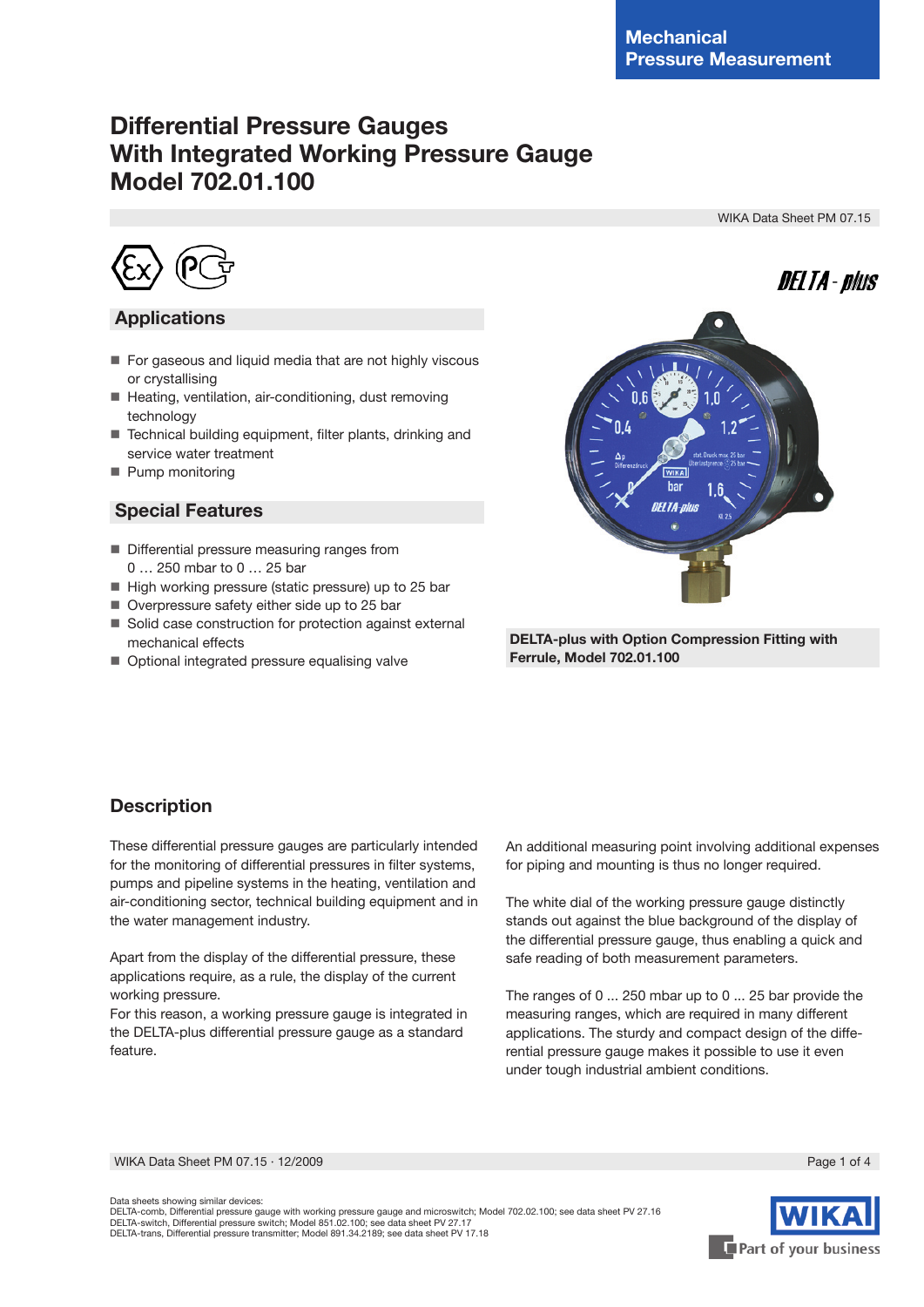# **Design and operating principle**

### **Illustration of operating principle**

Pressure  $\bm{{\mathsf{p}}}_\text{\tiny 1}$  and  $\bm{{\mathsf{p}}}_\text{\tiny 2}$  are given in the  $\oplus$  and  $\ominus$  chambers separated by an elastic diaphragm (1).

The differential pressure ( $\Delta p = p_1 - p_2$ ) deflects the diaphragm in an axial direction (measuring travel) against the measuring range spring (2).

The transmission of the differential pressure proportional to the measuring travel to the movement (4) within the indicating case is carried out pressure sealed and with little friction by means of a connecting rod (3).

The overpressure protection is provided by contoured metal bolsters for the elastic diaphragm (5).



Mounting pressure entries identified  $\oplus$  and  $\ominus$  $\oplus$  high pressure,  $\ominus$  low pressure

Mounting by means of

- rigid tailpipes
- or wall mounting with mounting brackets

| <b>Specifications</b>                              |              | DELTA-plus Model 702.01.100                                                                                           |
|----------------------------------------------------|--------------|-----------------------------------------------------------------------------------------------------------------------|
| Nominal size                                       | mm           | Differential pressure gauge: Ø 100                                                                                    |
|                                                    | mm           | Working pressure gauge: Ø 23                                                                                          |
| Accuracy class                                     |              | Differential pressure gauge: 2.5                                                                                      |
|                                                    |              | Working pressure gauge: 4                                                                                             |
| Scale ranges per EN 837                            | bar          | Differential pressure: 0  0.25 to 0  25                                                                               |
|                                                    | bar          | Working pressure: 0  25                                                                                               |
| Max. working pressure (stat.)                      | bar          | 25                                                                                                                    |
| Overpressure safety                                | bar          | Fither side max, 25                                                                                                   |
| Operating temperature                              | $^{\circ}$ C | Ambient: -10  +70                                                                                                     |
|                                                    | $^{\circ}C$  | Medium: +90 maximum                                                                                                   |
| Ingress protection                                 |              | IP 54 per EN 60 529 / IEC 529                                                                                         |
| Media chamber                                      | (wetted)     | GD-AISi 12 (Cu) 3.2982, black lacquered                                                                               |
| Process connections                                | (wetted)     | 2 x G 1/4 female, lower mount (LM), in-line, axle base 26 mm                                                          |
| Pressure elements                                  | (wetted)     | Differential pressure: Compression spring of stainless steel 1.4310 or<br>FD SiCr EN 10270-2 and separating diaphragm |
|                                                    |              | of FPM/FKM fabric back stay (option: NBR)                                                                             |
|                                                    |              | Working pressure: Bourdon tube of Cu-alloy                                                                            |
| Links                                              | (wetted)     | Stainless steel 1.4305, FPM/FKM (option: NBR)                                                                         |
| Sealings                                           | (wetted)     | FPM/FKM (option: NBR)                                                                                                 |
| Movement                                           |              | Cu-alloy, wear parts argentan                                                                                         |
| Dial                                               |              | Differential pressure gauge: aluminium, blue, white lettering                                                         |
|                                                    |              | Working pressure gauge: plastic, white, black lettering                                                               |
| Pointer                                            |              | Differential pressure gauge: adjustable pointer, aluminium, white                                                     |
|                                                    |              | Working pressure gauge: plastic, black                                                                                |
| Zero adjustment for<br>differential pressure gauge |              | By means of adjustable pointer                                                                                        |
| Case                                               |              | GD-AISi 12 (Cu) 3.2982, black lacquered                                                                               |
| Window                                             |              | acrylic                                                                                                               |
| Weight                                             | kg           | approx. 1.3                                                                                                           |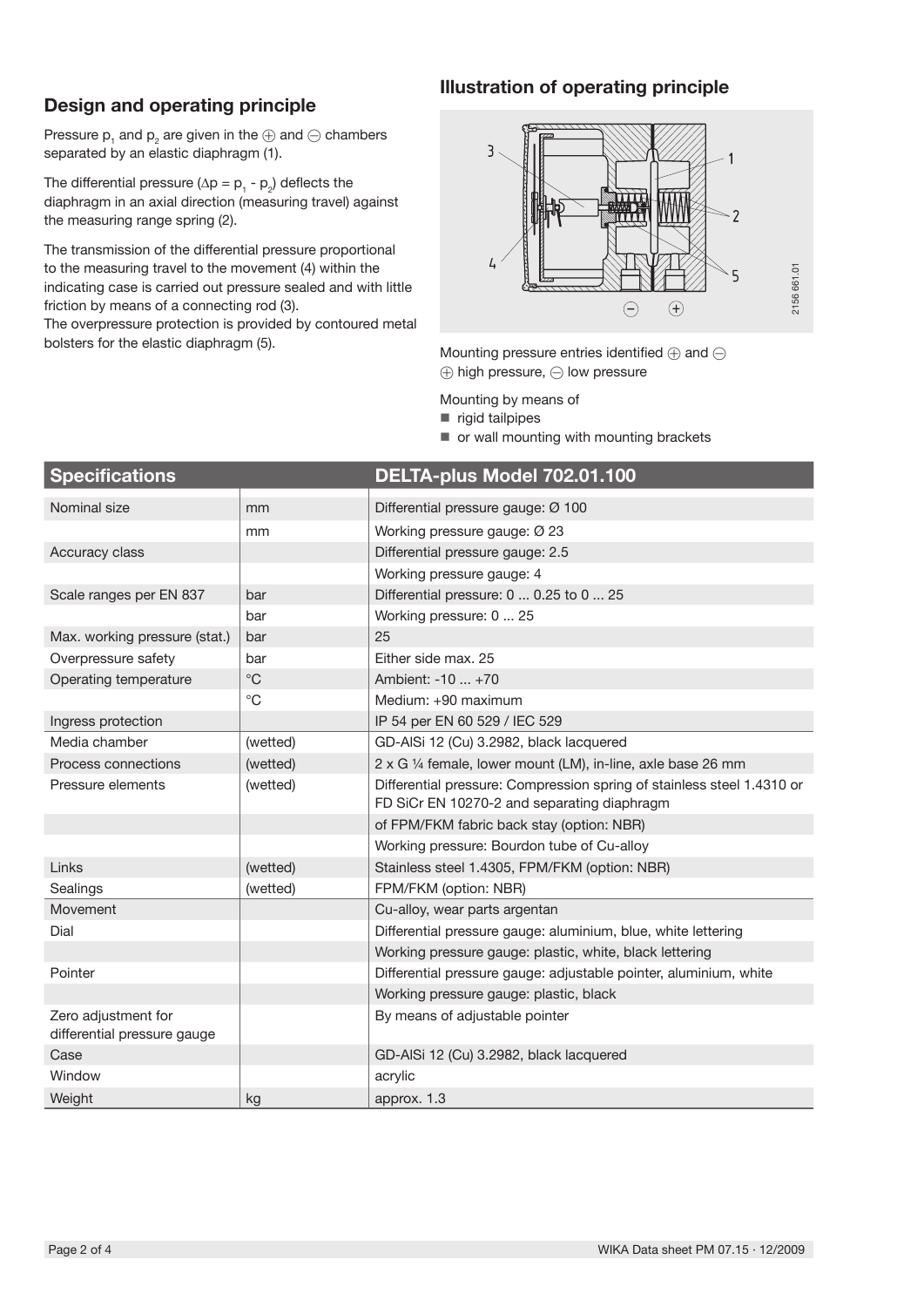# **Options**

- Media chamber GD-AISi 12 (Cu) HART-COAT surface protection
- Media chamber of stainless steel (without working pressure gauge)
- Accuracy class 1.6 for differential pressure gauge with scale ranges 0 ... 1 bar to 0 ... 25 bar
- **Ingress protection IP 65**
- $\blacksquare$  Integrated pressure equalising valve (stainless steel and FPM/FKM)
- 4-way valve manifold of Cu-alloy or stainless steel (1x pressure equalising valve, 2x pressure gauge valve, 1x valve for purging or air bleeding)
- Other threaded process connections female or male
- Compression fitting with ferrule for pipe  $\emptyset$  6, 8 or 10 mm
- **Panel mounting flange**

# **Dimensions in mm**





**Option Integrated** 

# **Option Process connection variants**